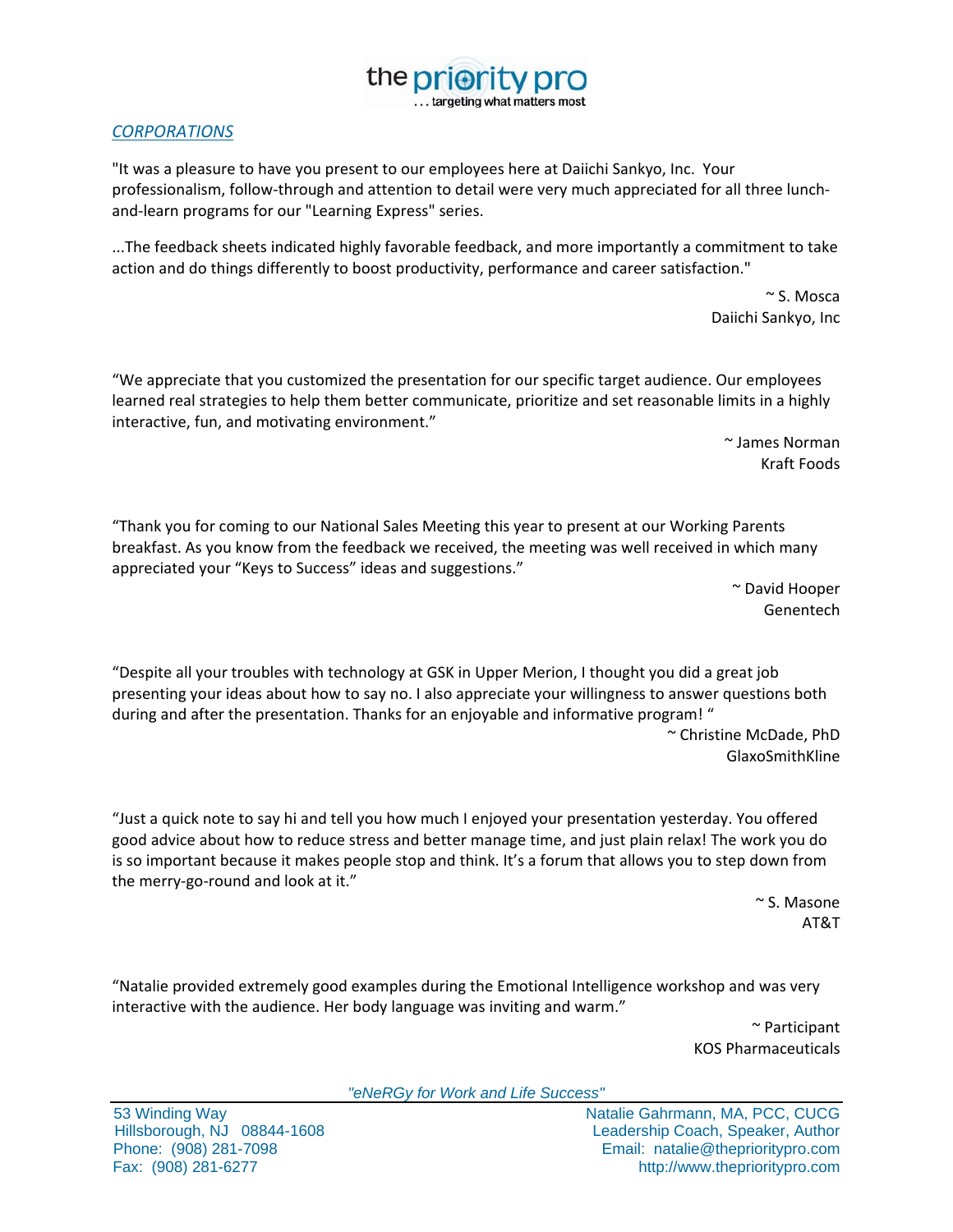the priority . targeting what matters most

## *PROFESSIONAL ASSOCIATIONS*

"I would like to thank you for your presentation on work/life balance yesterday {for the HBA} at Genzyme. I particularly enjoyed the handout format, your experience and humor on the subject. You made several statements that hit the target with much of the angst behind imbalance."

> ~ M. Gottlieb, M.D. Healthcare Businesswomen's Association ‐ Boston Chapter

"I want to thank you so much for a very interesting and informative presentation to the NJAWBO Mercer Chapter at our dinner meeting last night. As a member of the programming committee, we chose the topic "Taming Stress in Your Over‐Committed Life" because it seemed so appropriate for this time of year. Your lecture provided many good solutions and tools to handle stressful situations in life, particularly during the holiday season. In addition, we thoroughly enjoyed the upbeat and interactive nature of the program."

> ~ A. Vickers NJ Association of Women Business Owners – Mercer Chapter

"Your presentation was both entertaining and educational. NJAFE members juggle many roles. We appreciate you reminding us to focus on what we value most and teaching us how to bring more joy to our holidays."

> ~ K. Miller NJ Association of Female Executives

"Judging from all the positive comments this morning, I think our group was glad to have met you and to have participated in this dynamic seminar about setting boundaries. Everyone was able to participate in an encouraging environment and many women walked away with clear actions to implement and create positive changes in their lives. "

Municipal Bond Women's Club, NY

"Thank you so much for speaking at our Somerset Valley Chapter IAAP monthly dinner meeting. It was an exciting topic: There's Too Much on my Plate. We all were happy to learn and participate in this wonderful presentation." The state of the state of the state of the state of the state of the state of the state of the state of the state of the state of the state of the state of the state of the state of the state of th

International Association of Administrative Professionals ‐ Somerset Valley Chapter

"We are so happy you were able to provide our MoMs with ways to reduce stress and balance our hectic lives while raising multiples. Your workshop presentations were a perfect fit for this year's theme, TLC for Mom." ~ Sharon Aitken

Mothers of Multiples Organization

"Your presentation to our group was informative and full of useful tips to help us with the delicate balance of work/life. Your compassionate and confident manner of presenting to the group was wonderful. You shared your personal stories with us with candor and humor and helped us to see how to apply the principles you discussed in real situations. You allowed group members to share their own stories and provided sensitive insight to many of the struggles we all face as working parents."

~ M. Barnea Working Moms Group

*"eNeRGy for Work and Life Success"*